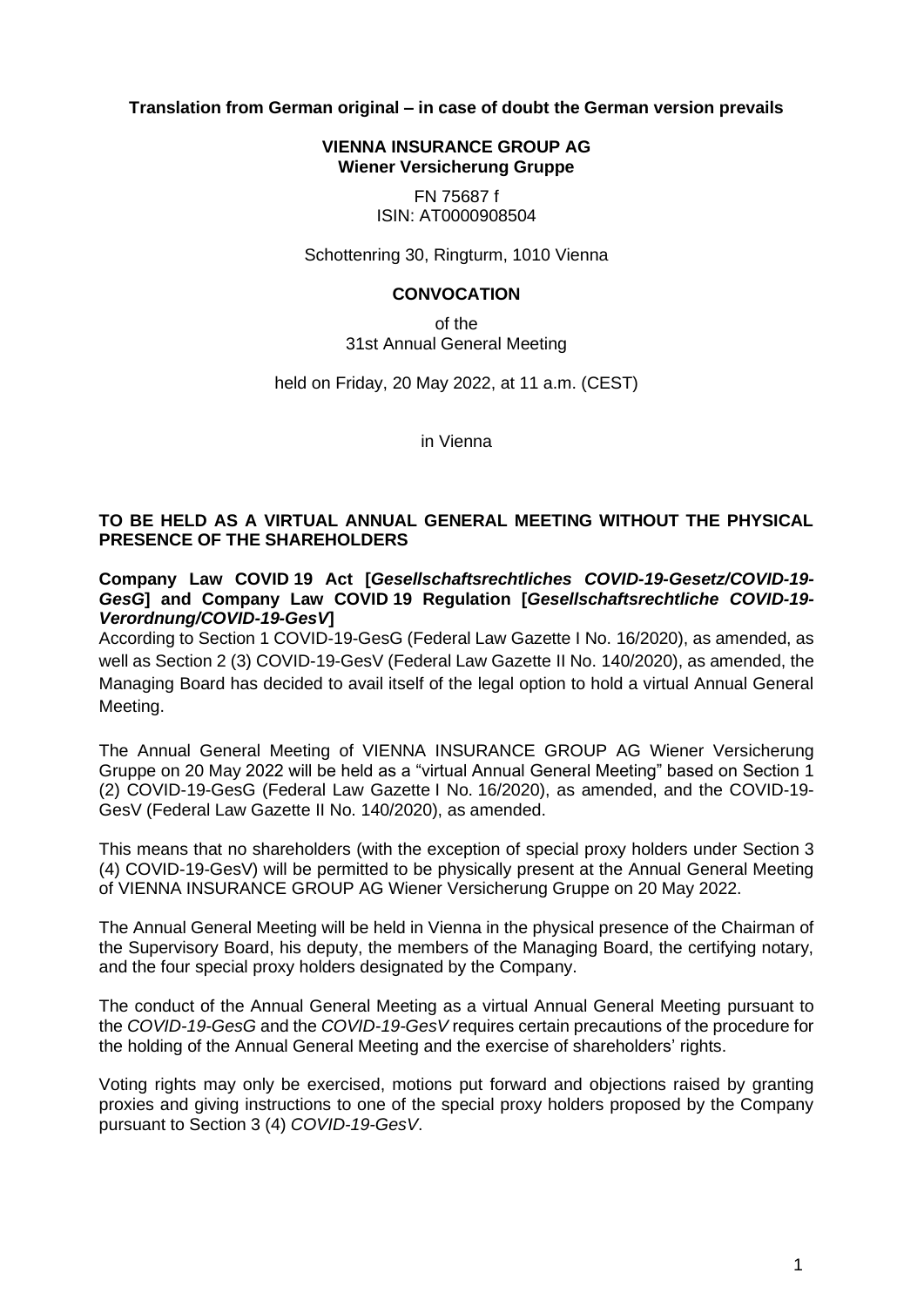The shareholders themselves can exercise their rights to obtain information during the virtual Annual General Meeting via electronic communication, i.e. exclusively in text form by e-mail directed to the e-mail address at [fragen.vig@hauptversammlung.at.](mailto:fragen.vig@hauptversammlung.at)

#### **Broadcast of the Annual General Meeting on the Internet**

Pursuant to Section 3 (2) and (4) *COVID-19-GesV* in conjunction with Section 102 (4) of the Stock Corporation Act [*Aktiengesetz/AktG*], the entire Annual General Meeting will be broadcast on the Internet in real time in audiovisual format. No registration or log-in is required to follow the Annual General Meeting.

All Company shareholders will be able to follow the virtual Annual General Meeting on the Internet from 11:00 a.m. (CEST) on **20 May 2022**, at **[www.vig.com/annual-general-meeting](http://www.vig.com/annual-general-meeting)** using appropriate electronic devices.

The broadcast of the Annual General Meeting on the Internet will enable all shareholders to follow the Annual General Meeting in real time via a one-way audiovisual connection and to watch the Managing Board's presentation and the subsequent question and answer session.

Please note that this live broadcast as a virtual Annual General Meeting does not permit remote participation (Section 102 (3) no. 2 *AktG*) or remote voting (Section 102 (3) no. 3 *AktG* and Section 126 *AktG*) and, as a result, the Internet broadcast is not a two-way connection.

It should also be noted that the Company is only responsible for the use of technical communication devices to the extent that they are within the Company's sphere of influence (Section 2 (6) *COVID-19-GesV)*.

Moreover, please see the information on the organisational and technical requirements for participation pursuant to Section 3 (3) in conjunction with Section 2 (4) *COVID-19-GesV* ("**information on participation**") and the information concerning the rights of shareholders as published on the Company's website a[t www.vig.com/annual-general-meeting.](http://www.vig.com/annual-general-meeting) This year we ask that the shareholders pay particular attention to the **information on participation document**, which also describes the procedure for the Annual General Meeting.

# **A G E NDA**

- 1. Presentation of the approved annual financial statements for 2021 including the management report, the consolidated corporate governance report 2021, the sustainability report 2021 (consolidated non-financial report), the consolidated financial statements for 2021 including the group management report, the proposal for the appropriation of profits and the report of the Supervisory Board (Section 96 *AktG*).
- 2. Resolution on the appropriation of the net profit for the year as per the annual financial statements for 2021.
- 3. Resolution on the remuneration report 2021.
- 4. Resolution on discharging the Managing Board members for the financial year 2021.
- 5. Resolution on discharging the Supervisory Board members for the financial year 2021.
- 6. Election of the auditor and group auditor for the financial year 2023.
- 7. Election to the Supervisory Board.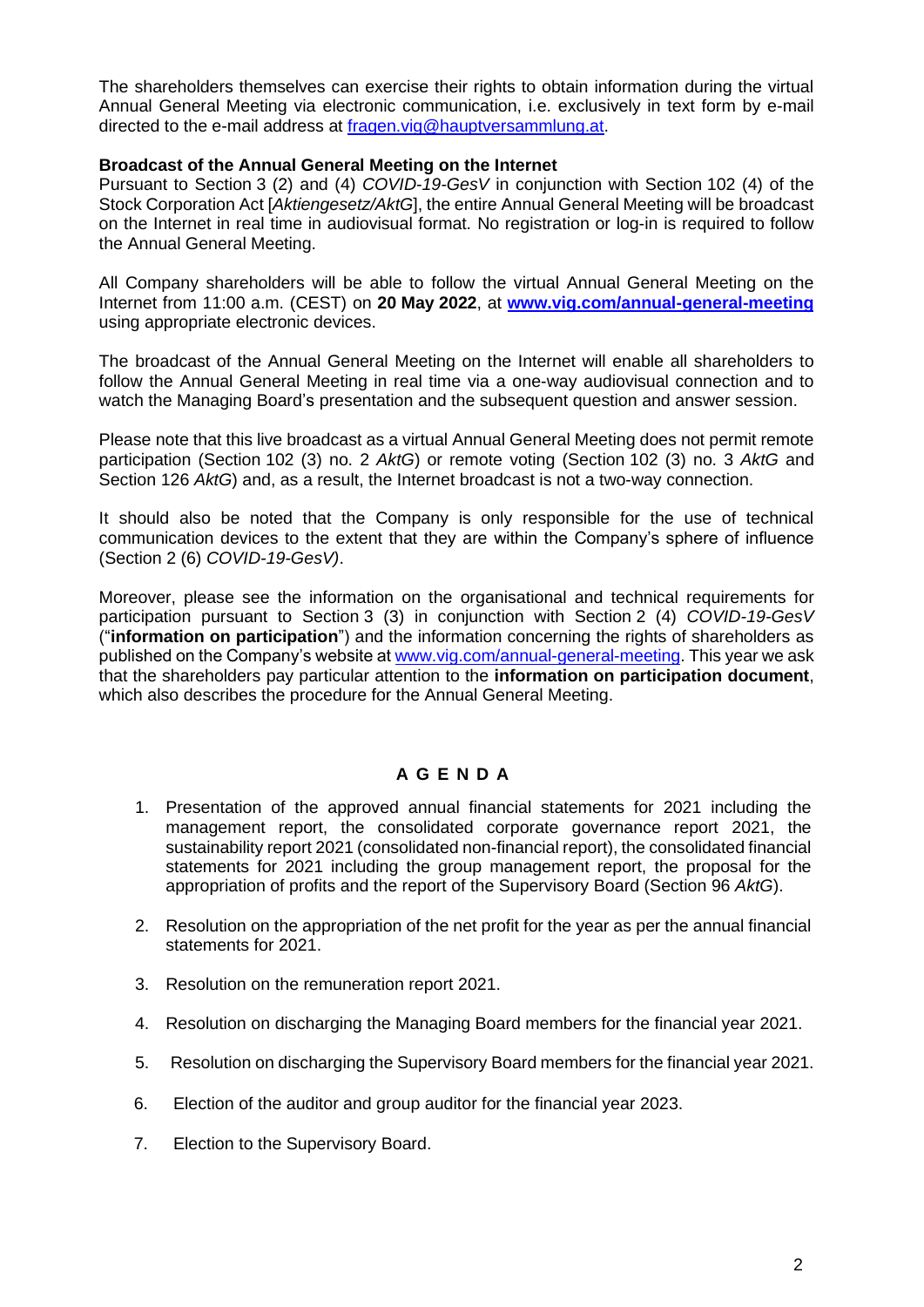## **DOCUMENTS FOR THE ANNUAL GENERAL MEETING**

The following documents to be made available pursuant to Section 108 *AktG* will be available for inspection during regular business hours by the shareholders on the premises of the registered office of VIENNA INSURANCE GROUP AG Wiener Versicherung Gruppe (the "Company"), Schottenring 30, 1010 Vienna, no later than on 29 April 2022:

- Information on the organisational and technical requirements for participation pursuant to Section 3 (3) in conjunction with Section 2 (4) *COVID-19-GesV* ("**information on participation**"),
- Annual financial statements including the management report for the financial year 2021,
- Consolidated financial statements including group management report for the financial year 2021,
- Report of the Supervisory Board for the financial year 2021,
- Consolidated corporate governance report for the financial year 2021,
- Sustainability report for the financial year 2021 (consolidated non-financial report),
- Proposal for the appropriation of the net profit for the financial year 2021 (agenda item 2),
- Proposals for resolution on items 2 to 7 of the agenda,
- Explanatory information on items 1, 2, 3, 6 and 7 on the agenda,
- Documents for the election to the Supervisory Board pursuant to Section 87 (2) *AktG* (agenda item 7),
- Remuneration report 2021.

These documents and the full text of this Convocation, the form for granting special proxy pursuant to Section 3 (4) *COVID-19-GesV*, the form for revoking proxy pursuant to Section 114 *AktG,* the question form, as well as the information concerning the rights of shareholders pursuant to Sections 109, 110, 118 and 119 *AktG* may also be downloaded from the Company's website [www.vig.com/en](http://www.vig.com/en) under Investor Relations/Annual General Meeting via the direct link [www.vig.com/annual-general-meeting](http://www.vig.com/annual-general-meeting) no later than from 29 April 2022.

### **INFORMATION ABOUT THE SHAREHOLDERS' RIGHTS AS DEFINED UNDER SECTIONS 109, 110, 118 AND 119** *AKTG*

Shareholders whose shares collectively account for **5% of the share capital** and who have held those shares for at least three months prior to the motion may request in writing that **additional items be included in the agenda** of this Annual General Meeting and request that they be published, provided that the request is received in writing by the Company at the address VIENNA INSURANCE GROUP AG Wiener Versicherung Gruppe, Department VD100, Attn. Mr Philipp Bardas, Schottenring 30, 1010 Vienna, by 29 April 2022 at the latest. A proposal for a resolution including a statement of the reasons for the same must be enclosed with every item requested for inclusion in the agenda.

Presentation of a deposit receipt as defined under Section 10a *AktG* certifying that the requesting shareholders have held their shares for at least three months prior to the motion is deemed sufficient for demonstrating ownership of bearer shares kept in custody, and such proof must not be older than seven days from the date of presentation to the Company. Several deposit receipts for shares amounting, only when aggregated, to 5% of the share capital must all show the same date. Reference is made to the information about the right to attend the Annual General Meeting as regards the other deposit receipt requirements.

Shareholders whose shares collectively account for **1% of the share capital** may submit **proposals for resolution** including a statement of the reasons for the same regarding any item of the agenda in text form and may request that such proposals, together with the name of the requesting shareholder, including the statement of the reasons for the same and an opinion from the Managing Board or the Supervisory Board, if any, be made available on the registered Company's website, provided that such request is received by the Company in text form no later than on **11 May 2022** either by fax to +43(0)1 89 00 500-60 or by post to VIENNA INSURANCE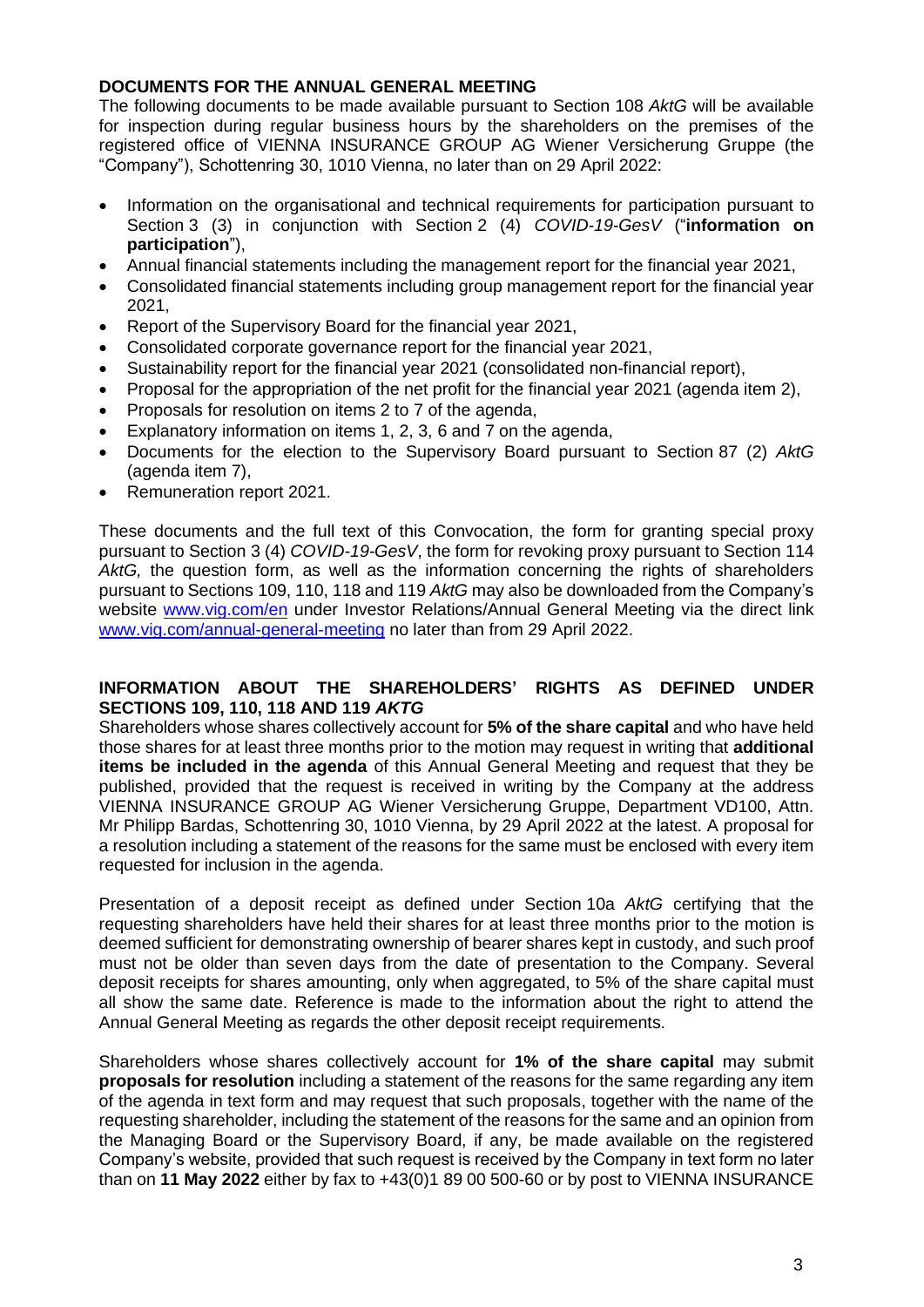GROUP AG Wiener Versicherung Gruppe, Department VD100, Attn. Mr Philipp Bardas, Schottenring 30, 1010 Vienna. In the case of a proposal for the election of a member of the Supervisory Board, a statement of the proposed candidate pursuant to Section 87 (2) *AktG* is to be submitted in lieu of the statement of the reasons.

Presentation of a deposit receipt pursuant to Section 10a *AktG* is deemed sufficient for evidencing ownership of bearer shares kept in custody for the purposes of exercising this shareholder right, and such proof must not be older than seven days from the date of presentation to the Company. Several deposit receipts for shares amounting, only when aggregated, to 1% of the share capital must show the same date. Reference is made to the information about the right to attend the Annual General Meeting (see below) as regards the other deposit receipt requirements.

A proposal for resolution disclosed pursuant to Section 110 (1) *AktG* may only be voted on pursuant to Section 119 (2) *AktG* if reiterated as a request at the Annual General Meeting. Please note that the right of shareholders to put forward motions at the Annual General Meeting, as explained below in greater detail, may only be exercised by a special proxy holder.

At the Annual General Meeting any shareholder shall, upon request, **be informed about Company matters** to the extent that such information is required for a proper assessment of an item of the agenda. Condition for the exercise of the right to information is the proof of the right to attend this Annual General Meeting and the granting of a proxy to a special proxy holder. Such information may be denied if, according to reasonable business judgement, disclosure of the same may cause a material disadvantage to the Company or an affiliated enterprise or may be punishable by law.

It is expressly noted that, **during the virtual Annual General Meeting**, the **right to information** under Section 118 *AktG* can only be exercised by the shareholders themselves by e-mailing questions directly to the Company to the following e-mail address: **[fragen.vig@hauptversammlung.at](mailto:fragen.vig@hauptversammlung.at)**.

Please note that **the Chairman will establish reasonable time limits** in this regard during the Annual General Meeting.

Shareholders are requested to e-mail all questions in text form in advance to [fragen.vig@hauptversammlung.at.](mailto:fragen.vig@hauptversammlung.at) We would appreciate if such questions would be received by the Company no later than on the second business day before the Annual General Meeting, i.e. by 18 May 2022 to ensure optimal preparation. This will enable the Company to prepare as thoroughly as possible and to respond to your questions expeditiously at the Annual General Meeting.

Please use the **question form** which is available on the Company's website at **[www.vig.com/annual-general-meeting](http://www.vig.com/annual-general-meeting)**.

The **information on participation** document contains additional information and describes the methods of exercising the shareholders' right to information under Section 118 *AktG*.

At the virtual Annual General Meeting every shareholder is entitled to put forward **motions** with respect to any item of the agenda which require no prior announcement, through his/her special proxy holder pursuant to the *COVID-19-GesG* and the *COVID-19-GesV*. The prerequisite for this is proof of the right to attend the meeting and the granting of an appropriate proxy to the special proxy holder pursuant to this Convocation.

The information on participation document contains additional information and describes the methods of exercising the shareholders' right to put forward motions pursuant to Section 119 *AktG* and is available on the Company's website at [www.vig.com/annual-general-meeting.](http://www.vig.com/annual-general-meeting)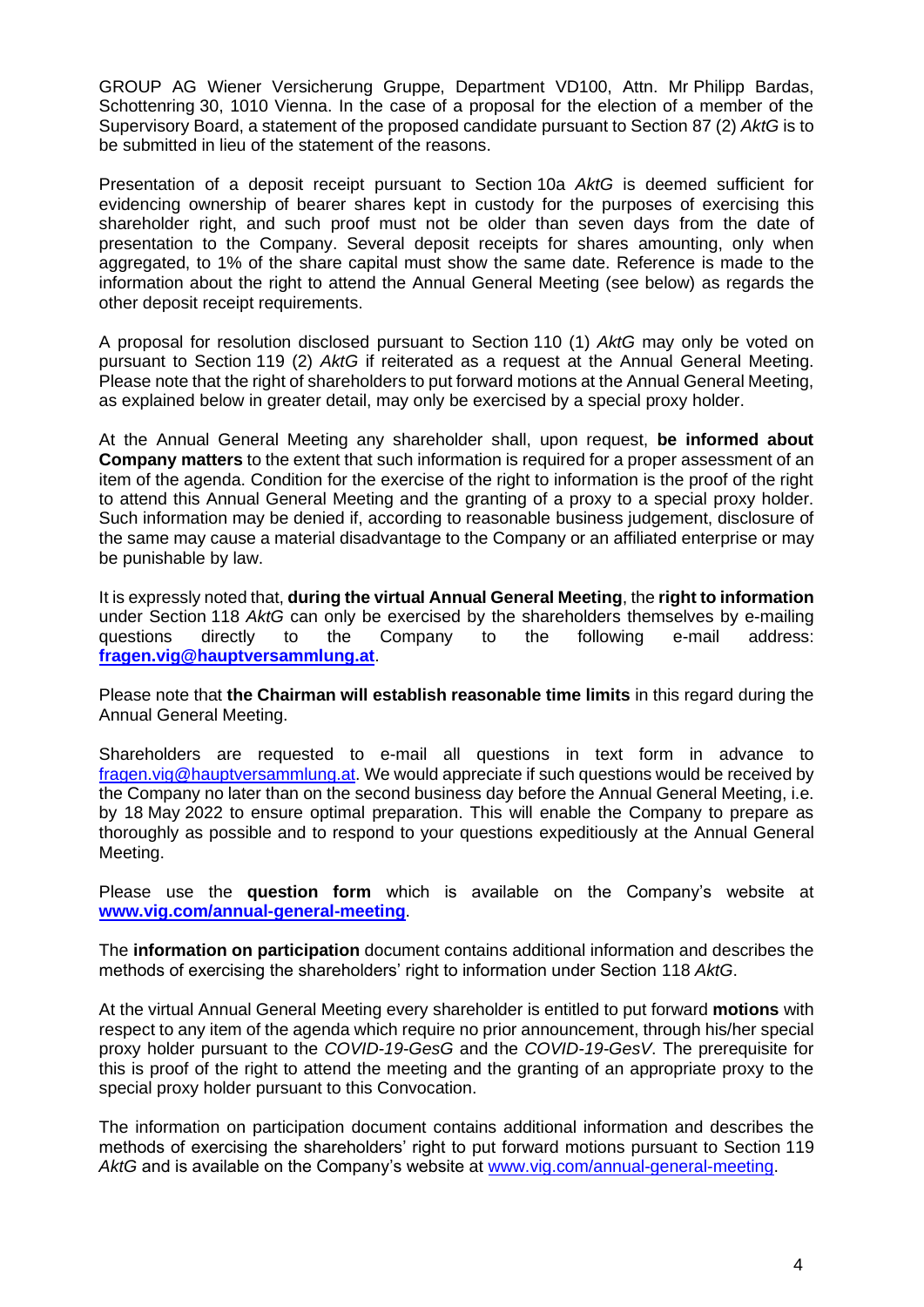A motion for election of a person to the Supervisory Board may be voted on at the Annual General Meeting only if a relevant proposal for resolution of shareholders whose shares amount to 1% of the share capital in the aggregate is received by the Company no later than on 11 May 2022. Reference is made to the relevant explanations with regard to the other requirements for submitting proposals for resolution.

Article 10 (2) of the Articles of Association of the VIENNA INSURANCE GROUP AG Wiener Versicherung Gruppe determines that the Supervisory Board consists of three to twelve members. The Supervisory Board must be comprised of at least four women and at least four men. Currently, the Supervisory Board of VIENNA INSURANCE GROUP AG Wiener Versicherung Gruppe fulfils the minimum requirement pursuant to Section 86 (7) *AktG* and consists of twelve members, of which there are five women and seven men.

Georg RIEDL has resigned his seat on the Supervisory Board as of the end of the Annual General Meeting. The Supervisory Board shall continue to consist of twelve members elected by the Annual General Meeting. Therefore, an additional member must be elected to the Supervisory Board in order to restore the previous number of twelve Supervisory Board members.

Additional information concerning these rights of shareholders pursuant to Sections 109, 110, 118 and 119 *AktG* will be available on the Company's website at [www.vig.com/annual-general](http://www.vig.com/annual-general-meeting)[meeting](http://www.vig.com/annual-general-meeting) no later than 29 April 2022.

#### **RECORD DATE AND RIGHT TO ATTEND THE ANNUAL GENERAL MEETING PURSUANT TO SECTION 111** *AKTG*

### **Bearer shares kept in custody**

The right to attend the virtual Annual General Meeting and to exercise voting rights and other shareholder rights which are to be asserted in connection with the virtual Annual General Meeting subject to the *COVID-19-GesG* and the *COVID-19-GesV* are subject to the ownership of shares as at 10 May 2022, midnight (CEST) (record date).

Only persons who are shareholders as at the record date and can provide proof thereof to the Company are entitled to attend the virtual Annual General Meeting subject to the *COVID-19- GesG* and the *COVID-19-GesV* and exercise shareholders' rights.

In the case of bearer shares kept in custody, a **deposit receipt** as defined under Section 10a *AktG*, which must be received by the Company no later than on 17 May 2022, midnight (CEST) shall suffice as proof of share ownership as at the record date. Deposit receipts must be delivered exclusively to any one of the following addresses:

### - By post or courier:

| <b>VIENNA INSURANCE GROUP AG Wiener Versicherung Gruppe</b>        |
|--------------------------------------------------------------------|
| Department VD100, Attn. Mr Philipp Bardas                          |
| Schottenring 30, 1010 Vienna                                       |
| +43 (0) 189 00 500-60                                              |
| anmeldung.vig@hauptversammlung.at (as a scanned attachment - TIF,  |
| PDF, etc.)                                                         |
| - By SWIFT: GIBAATWGGMS                                            |
| Message type MT598 or MT599; always state ISIN AT0000908504 in the |
| text                                                               |
|                                                                    |

A **special proxy holder may not be deemed effectively authorised without a deposit receipt** received by the Company by the deadline. Please see the following provisions of this Convocation with respect to the authorisation of a special proxy holder and the procedure to be followed.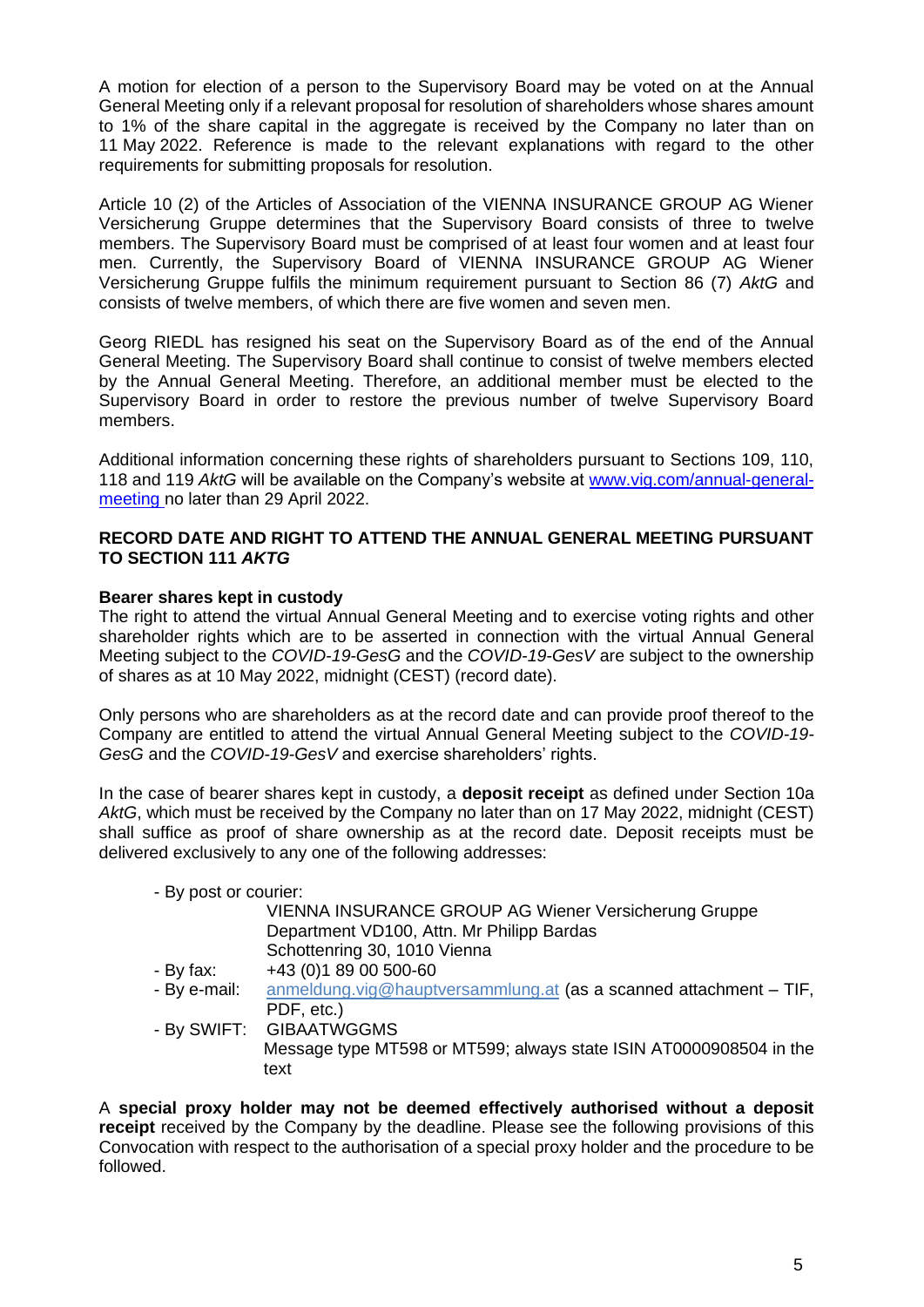### **Deposit receipt as defined under Section 10a** *AktG*

The deposit receipt must be issued by the bank maintaining the securities account, whose registered office shall be in a Member State of the European Economic Area or a full Member State of the OECD, and shall contain the following information:

- Information on the issuer: (corporate) name and address or a standard code used for transactions between banks (SWIFT code),
- Information on the shareholder: (corporate) name, address, date of birth in the case of natural persons, register and register number in the case of legal entities, as applicable,
- Information on the shares: number of shares held by the shareholder (ISIN AT0000908504),
- Securities account number or any other identification.
- Date or time period to which the deposit receipt refers.

The deposit receipt must make reference to the record date, i.e. 10 May 2022, midnight (CEST).

If the deposit receipt is intended as proof of shareholder status, it may be no older than seven days from the date of presentation to the Company.

For the purposes of the final sentence of Section 10a (1) *AktG*, the Company will also accept deposit receipts that were issued by legal entities which are authorised pursuant to Czech law to keep securities accounts with regard to those shares.

Deposit receipts must be in German or English. The shares will not be blocked as a consequence of a shareholder's registration for the Annual General Meeting and/or the presentation of a deposit receipt; thus, shareholders may continue to freely dispose of their shares even after registration and/or transmission of a deposit receipt.

### **AUTHORISATION OF A SPECIAL PROXY HOLDER AND THE PROCEDURE TO BE FOLLOWED**

Shareholders who are entitled to participate in the virtual Annual General Meeting under the Stock Corporation Act, *COVID-19-GesG* and the *COVID-19-GesV* and have demonstrated this to the Company pursuant to the specifications of this Convocation, have the right to authorise a special proxy holder.

Under Section 3 (4) *COVID-19-GesV*, a shareholder may only propose a resolution, cast a vote, or raise an objection at the virtual Annual General Meeting of VIENNA INSURANCE GROUP AG Wiener Versicherung Gruppe on **20 May 2022**, via a special proxy holder.

The following persons, who are independent of the Company and deemed suitable, are proposed as special proxy holders:

- (i) Mr Michael Knap c/o Interessenverband für Anleger, IVA Feldmühlgasse 22, 1130 Vienna [knap.vig@hauptversammlung.at](mailto:knap.vig@hauptversammlung.at)
- (ii) Mr Christoph Moser, Attorney at Law c/o Schönherr Rechtsanwälte GmbH Schottenring 19, 1010 Vienna [moser.vig@hauptversammlung.at](mailto:moser.vig@hauptversammlung.at)
- (iii) Mr Christoph Nauer, Attorney at Law c/o bpv Hügel Rechtsanwälte GmbH ARES-Tower, Donau-City-Straße 11, 1220 Vienna [nauer.vig@hauptversammlung.at](mailto:nauer.vig@hauptversammlung.at)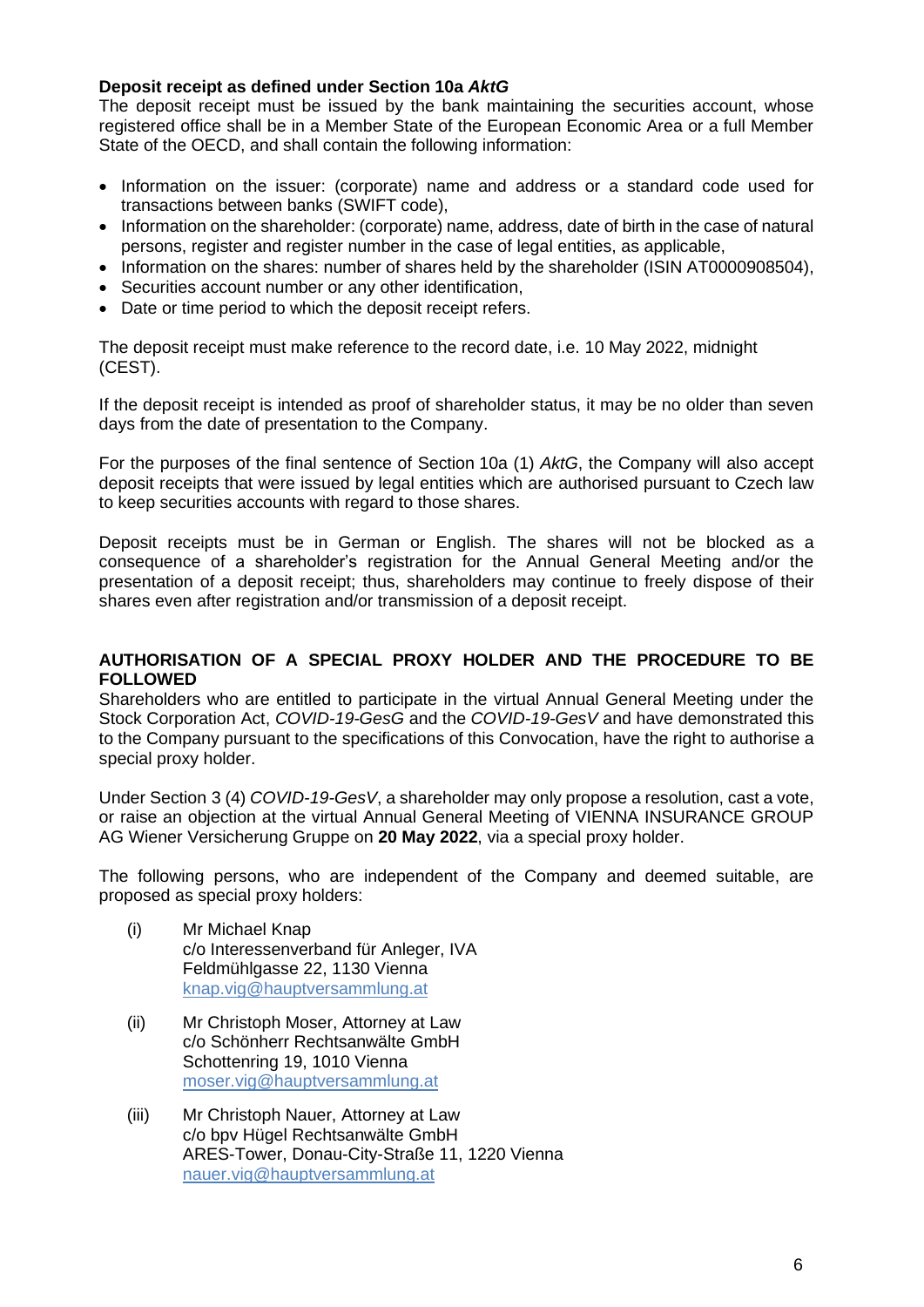(iv) Mr Richard Wolf, Attorney at Law c/o Wolf Theiss Rechtsanwälte GmbH & Co KG Schubertring 6, 1010 Vienna [wolf.vig@hauptversammlung.at](mailto:wolf.vig@hauptversammlung.at)

Shareholders may select one of the four aforementioned persons as his/her special proxy holder and grant them a proxy.

A special **proxy form** is available on the Company's **website at** [www.vig.com/annual-general](http://www.vig.com/annual-general-meeting)[meeting](http://www.vig.com/annual-general-meeting) for the purpose of granting a proxy to the special proxy holder; **use of the form is mandatory**.

The specifications set forth in the **information on participation** document regarding the granting of proxies, the various delivery options and the deadlines, which is available on the Company's website at [www.vig.com/annual-general-meeting,](http://www.vig.com/annual-general-meeting) must be followed.

### **Delivery of the proxy in person at the meeting site is expressly prohibited.**

### **TOTAL NUMBER OF SHARES AND VOTING RIGHTS (Information pursuant to Section 120 (2) (1) of the Austrian Stock Exchange Act [***Börsegesetz/BörseG]***)**

At the time the Annual General Meeting is convened, the Company's share capital amounts to a nominal amount of EUR 132,887,468.20 and is divided into 128,000,000 no-par value bearer shares. Every share entitles the holder to one vote. The Company and its subsidiaries hold no treasury shares. The total number of shares granting a right to attend and to vote amounts to 128,000,000 shares on the date stated above.

### **NO PHYSICAL PRESENCE**

Again, it is explicitly noted that neither shareholders nor guests will be admitted to the upcoming Annual General Meeting, which will be conducted as a virtual Annual General Meeting pursuant to the *COVID-19-GesV*.

### **INFORMATION FOR SHAREHOLDERS ON THE PROCESSING OF PERSONAL DATA**

## **Purpose and legal basis of processing your data**

The Company processes **personal data** of shareholders (in particular those pursuant to Section 10a (2) *AktG*, i.e. name, address, date of birth, securities account number, number of shares of the shareholder, type of share if applicable, date or period to which the deposit receipt refers, voting card number and, if applicable, name and date of birth of the proxy holder) on the basis of applicable data protection regulations, in particular the EU General Data Protection Regulation (GDPR) and the Austrian Data Protection Act [*DSG*], so as to enable shareholders to exercise their rights at the Annual General Meeting.

The processing of the personal data of shareholders is mandatory for the participation of shareholders and their representatives at the Annual General Meeting in accordance with the Stock Corporation Act, in particular Sections 111, 113, 114, 117 and 120 *AktG*. Shareholders' personal data are processed in the course of the Annual General Meeting in particular for the following purposes: Organising the Annual General Meeting, participation of shareholders and their representatives in the Annual General Meeting, exercising of shareholder rights at the Annual General Meeting, recording voting activity, creating a registration list, list of attendance and a list of proxies, preparing the minutes of the Annual General Meeting, and fulfilling compliance obligations, including recording, disclosure and reporting obligations. Article 6 (1) (c) GDPR and Article 6 (1) (f) GDPR therefore constitute the legal basis for said processing.

VIENNA INSURANCE GROUP AG Wiener Versicherung Gruppe, Schottenring 30, 1010 Vienna, is the data controller responsible for the processing of personal data. For the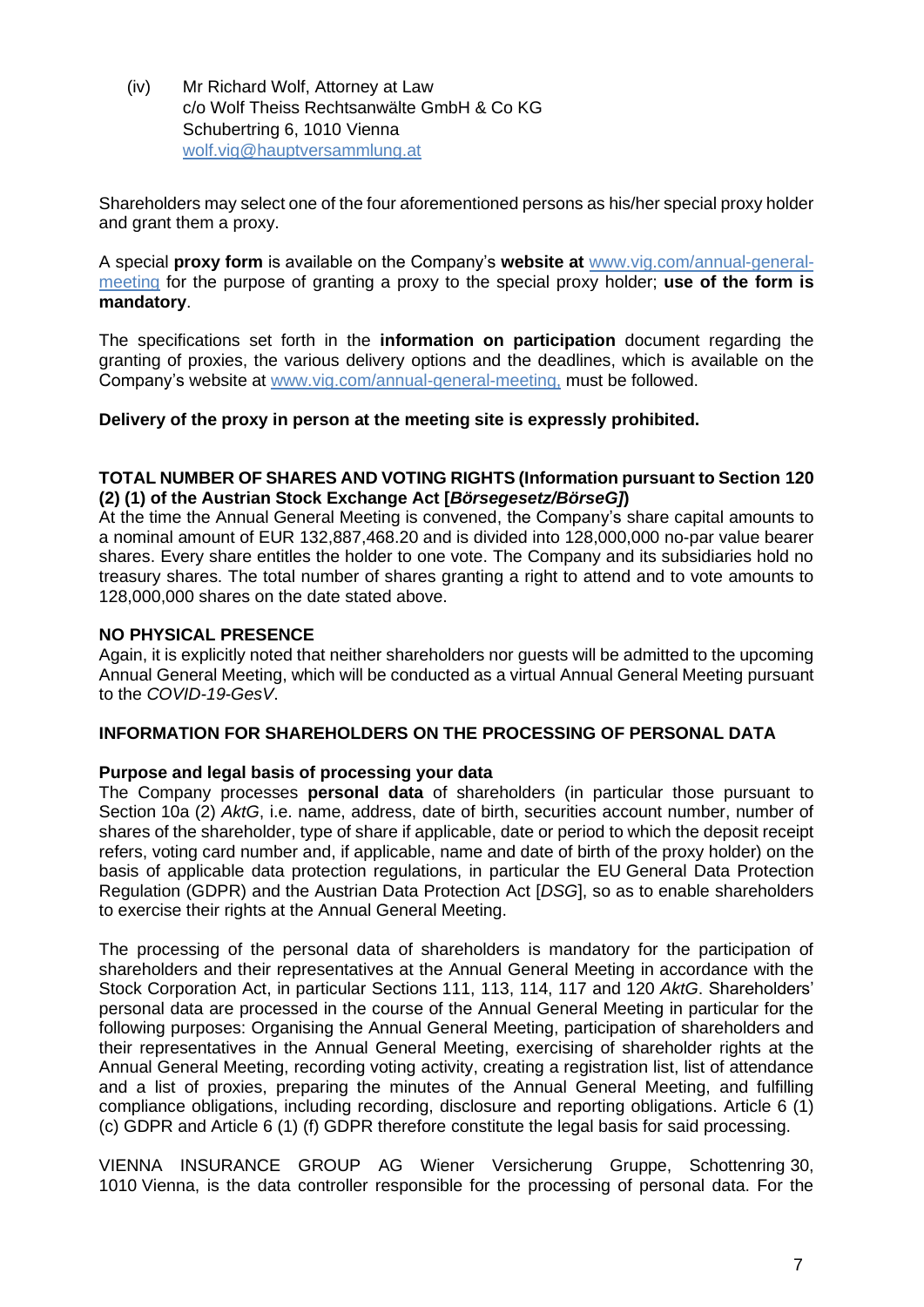purpose of conducting the Annual General Meeting, the Company uses external service providers, in particular vote counting service, public notaries, legal advisors, special proxy holders and IT service providers. These providers only receive from the Company personal data required for the performance of the contractually agreed services and process the data exclusively in accordance with instructions received from the Company. The Company has concluded a data protection agreement with these service providers to the extent legally required.

The special proxy holder, the members of the Managing Board and the Supervisory Board, the public notary and all other persons entitled to participate in the Annual General Meeting by law have the right to view the legally required list of participants (Section 117 *AktG*) and thereby also have access to personal data specified therein (i.a. name, place of residence, shareholding). The Company is also required by law to submit personal shareholder data (in particular the list of participants) to the company register as part of the minutes prepared by the public notary (Section 120 (4) *AktG*).

## **Retention period of your data**

Shareholders' data will be anonymised and/or deleted as soon as they are no longer necessary for the purposes for which they were collected or processed, and as far as no other legal obligation requires further storage. Obligations to provide proof and to retain records arise in particular from corporate, stock corporation and takeover laws, from tax and duties legislation as well as anti-money laundering regulations. Should any legal claims be made by shareholders against the Company or vice versa by the Company against the shareholders, the storage of personal data serves to clarify and enforce claims in individual cases. In connection with civil court proceedings, this may lead to storage of data for the duration of the limitation period plus the duration of the court proceedings until their legally binding conclusion. The period of limitation is governed, in particular, by the provisions contained in the General Civil Code.

## **Your rights**

You have the right to request information as to whether we process personal data concerning you. If that is the case, you may demand information regarding the data, the purpose of the processing, the categories of data, the recipients, the source, and retention period of your personal data processed by us.

Should inaccurate or incomplete personal data be processed, you have the right to obtain the rectification or completion of your data. You may also demand that your unlawfully processed data be deleted. Please note that this right only refers to incorrect, incomplete, or unlawfully processed data. If it is not clear whether the processing of your personal data has been incorrect or incomplete or even unlawful, you may request the restriction of the processing of your personal data until final clarification of the matter. Where processing requires your consent, you have the right to withdraw your previously granted consent at any time without stating any reason in order to prevent the further use of your personal data collected and used as per this consent. The withdrawal of your consent does not affect the lawfulness of the processing, which has been performed with your consent prior to your withdrawal. In the event of a revocation, you also have the right to request the erasure of your data.

You may receive a copy of your personal data processed by us in a machine-readable format determined by us upon your request. You may also instruct us to directly provide these data to a third party selected by you, provided that said recipient has the necessary technical means and the data transfer does not involve a disproportionate effort or is in violation of any legal or other secrecy obligation or confidentiality consideration on our part or on the part of a third party.

To the extent that we process your data for the purpose of the legitimate interests of the controller or a third party, you also have a right of objection.